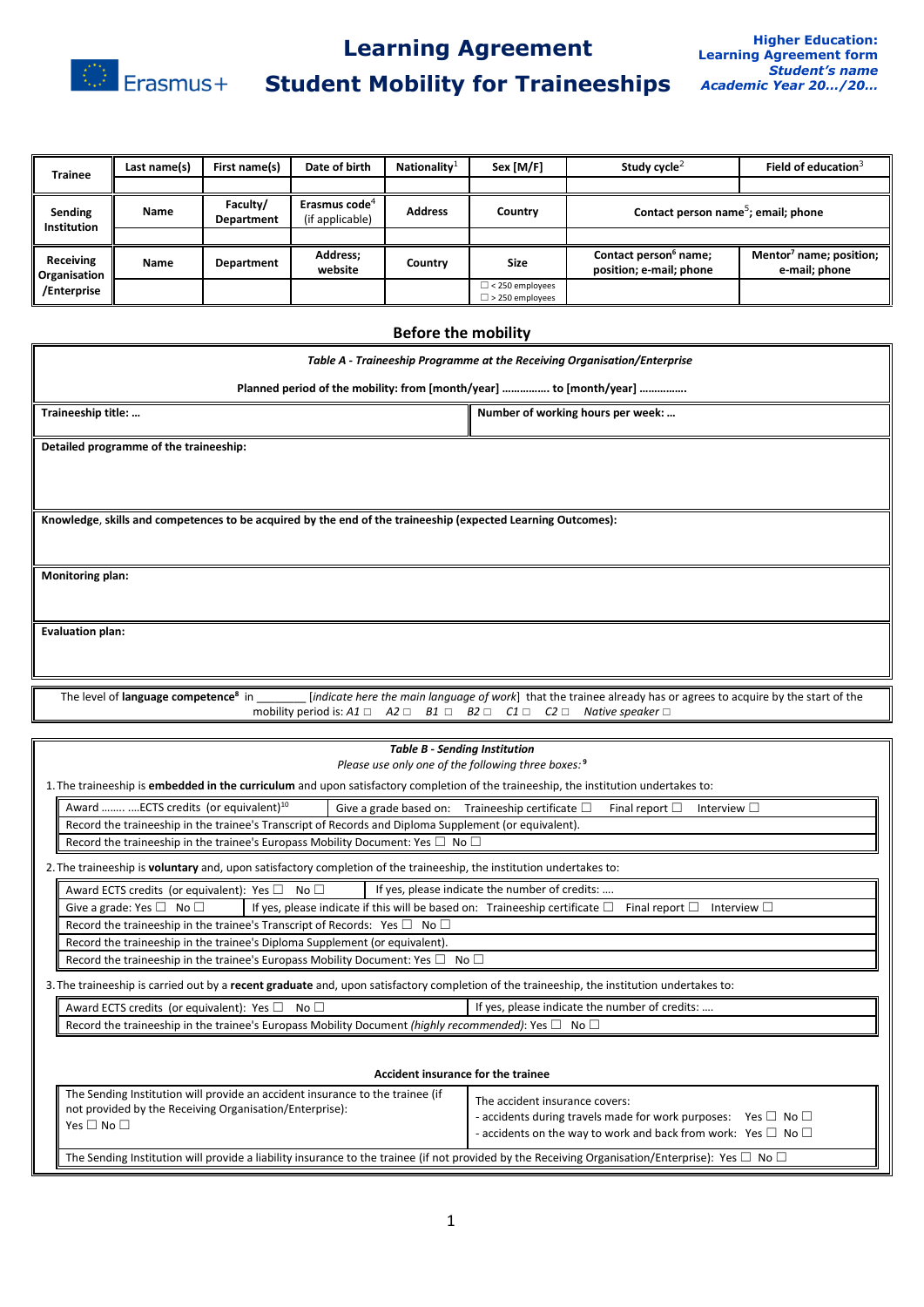

Responsible person $^{11}$  at the Sending Institution Supervisor $^{12}$  at the Receiving Organisation

#### *Table C - Receiving Organisation/Enterprise*

| The Receiving Organisation/Enterprise will provide financial support to the trainee for the traineeship: Yes $\Box$ No $\Box$                                                                                                                                                                                                                                                                                                                                                                                                                                                                                                                                                                                                                               |      |       |                 |      | If yes, amount (EUR/month): |
|-------------------------------------------------------------------------------------------------------------------------------------------------------------------------------------------------------------------------------------------------------------------------------------------------------------------------------------------------------------------------------------------------------------------------------------------------------------------------------------------------------------------------------------------------------------------------------------------------------------------------------------------------------------------------------------------------------------------------------------------------------------|------|-------|-----------------|------|-----------------------------|
| The Receiving Organisation/Enterprise will provide a contribution in kind to the trainee for the traineeship: Yes $\Box$ No $\Box$<br>If yes, please specify:                                                                                                                                                                                                                                                                                                                                                                                                                                                                                                                                                                                               |      |       |                 |      |                             |
| The Receiving Organisation/Enterprise will provide an accident insurance to the trainee<br>The accident insurance covers:<br>- accidents during travels made for work purposes: Yes $\square$ No $\square$<br>(if not provided by the Sending Institution): Yes $\Box$ No $\Box$<br>- accidents on the way to work and back from work: Yes $\square$ No $\square$                                                                                                                                                                                                                                                                                                                                                                                           |      |       |                 |      |                             |
| The Receiving Organisation/Enterprise will provide a liability insurance to the trainee (if not provided by the Sending Institution):<br>Yes $\Box$ No $\Box$                                                                                                                                                                                                                                                                                                                                                                                                                                                                                                                                                                                               |      |       |                 |      |                             |
| The Receiving Organisation/Enterprise will provide appropriate support and equipment to the trainee.<br>Upon completion of the traineeship, the Organisation/Enterprise undertakes to issue a Traineeship Certificate within 5 weeks after the end of the traineeship.                                                                                                                                                                                                                                                                                                                                                                                                                                                                                      |      |       |                 |      |                             |
| By signing this document, the trainee, the Sending Institution and the Receiving Organisation/Enterprise confirm that they approve the Learning Agreement and that<br>they will comply with all the arrangements agreed by all parties. The trainee and Receiving Organisation/Enterprise will communicate to the Sending Institution any<br>problem or changes regarding the traineeship period. The Sending Institution and the trainee should also commit to what is set out in the Erasmus+ grant agreement.<br>The institution undertakes to respect all the principles of the Erasmus Charter for Higher Education relating to traineeships (or the principles agreed in the partnership<br>agreement for institutions located in Partner Countries). |      |       |                 |      |                             |
| Commitment                                                                                                                                                                                                                                                                                                                                                                                                                                                                                                                                                                                                                                                                                                                                                  | Name | Email | <b>Position</b> | Date | Signature                   |
| Trainee                                                                                                                                                                                                                                                                                                                                                                                                                                                                                                                                                                                                                                                                                                                                                     |      |       | <b>Trainee</b>  |      |                             |

### **During the Mobility**

| Table A2 - Exceptional Changes to the Traineeship Programme at the Receiving Organisation/Enterprise<br>(to be approved by e-mail or signature by the student, the responsible person in the Sending Institution and the responsible person in the Receiving<br>Organisation/Enterprise)<br>Planned period of the mobility: from [month/year]  till [month/year] |                                   |  |  |  |
|------------------------------------------------------------------------------------------------------------------------------------------------------------------------------------------------------------------------------------------------------------------------------------------------------------------------------------------------------------------|-----------------------------------|--|--|--|
| Traineeship title:                                                                                                                                                                                                                                                                                                                                               | Number of working hours per week: |  |  |  |
| Detailed programme of the traineeship period:                                                                                                                                                                                                                                                                                                                    |                                   |  |  |  |
| Knowledge, skills and competences to be acquired by the end of the traineeship (expected Learning Outcomes):                                                                                                                                                                                                                                                     |                                   |  |  |  |
| <b>Monitoring plan:</b>                                                                                                                                                                                                                                                                                                                                          |                                   |  |  |  |
| <b>Evaluation plan:</b>                                                                                                                                                                                                                                                                                                                                          |                                   |  |  |  |

**After the Mobility**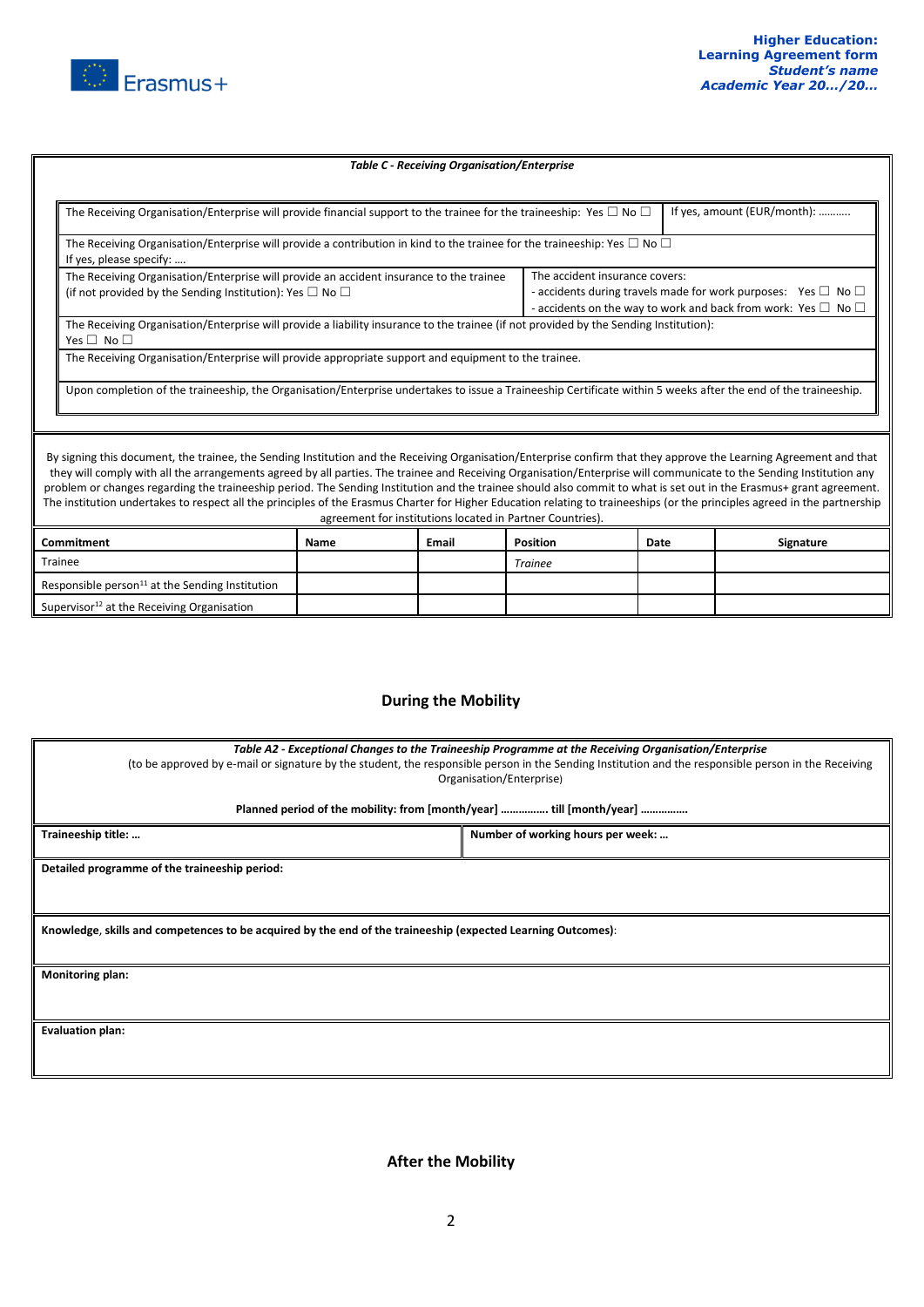

*Table D - Traineeship Certificate by the Receiving Organisation/Enterprise*

**Name of the trainee:**

**Name of the Receiving Organisation/Enterprise:**

**Sector of the Receiving Organisation/Enterprise:**

**Address of the Receiving Organisation/Enterprise** [street, city, country, phone, e-mail address]**, website:**

**Start date and end date of traineeship: from [day/month/year] …………………. to [day/month/year] ………………..**

**Traineeship title:** 

**Detailed programme of the traineeship period including tasks carried out by the trainee:** 

**Knowledge, skills (intellectual and practical) and competences acquired (achieved Learning Outcomes):**

**Evaluation of the trainee:** 

**Date:**

**Name and signature of the Supervisor at the Receiving Organisation/Enterprise:**